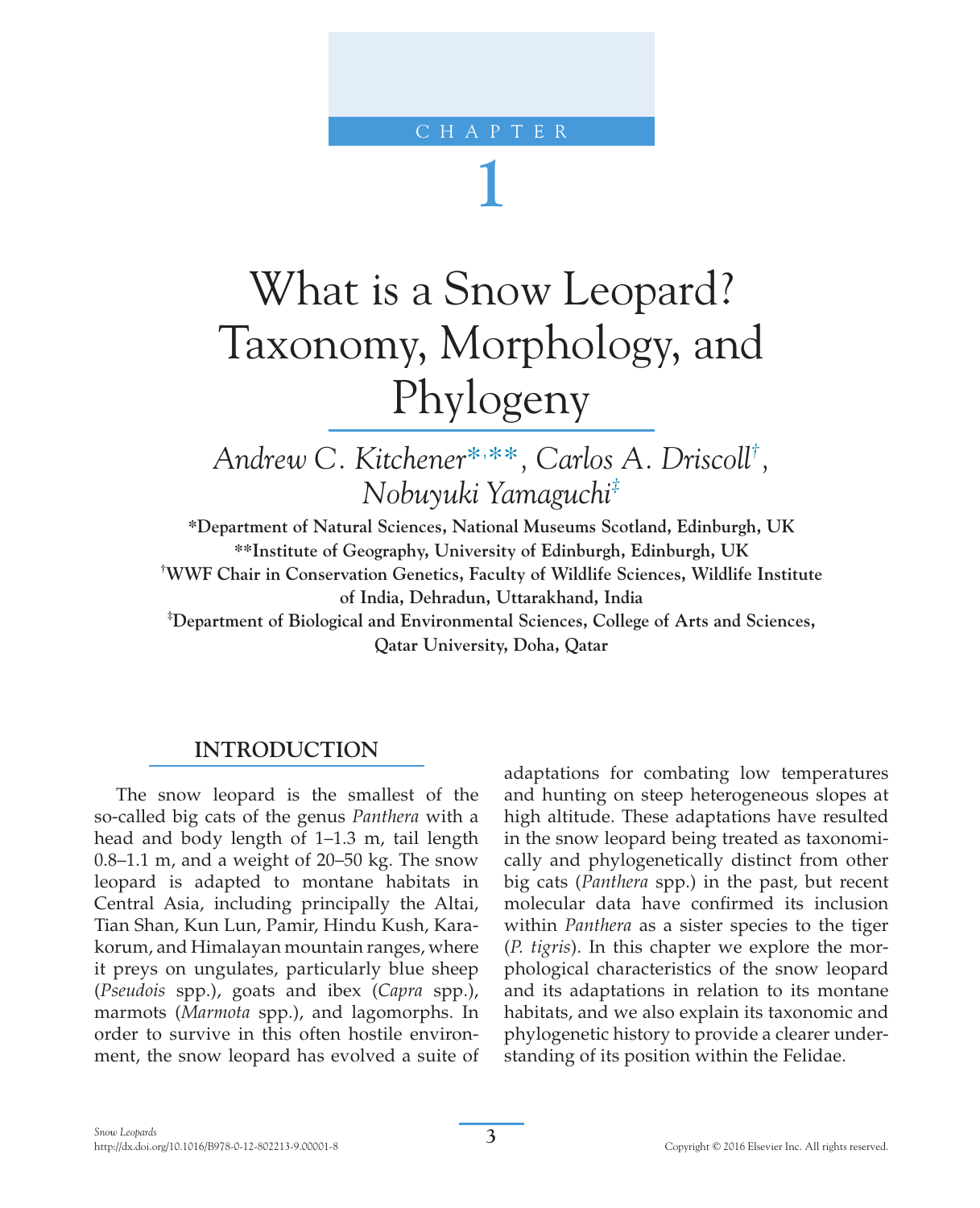# **TAXONOMIC HISTORY AND GEOGRAPHICAL VARIATION**

The snow leopard was first described by Buffon (1761) as l'Once. The snow leopard was initially described as either a felid related to the lynx or a small panther, with long hairs and long tail, occurring from North Africa through Arabia to southern Asia (Buffon, 1761). Clearly there was considerable confusion with leopards and lynxes. Schreber (1775) copied Buffon's figure of l'Once, but gave it a scientific name, *Felis uncia*. The type locality was subsequently fixed by Pocock (1930) as the Altai Mountains, although Ognev (1962) stated that it was the southern slope of the Kopet Dagh Mountains. However, this mountain range is outside the geographical distribution of the snow leopard, so that the Altai Mountains are regarded as the type locality.

The snow leopard was at first placed in *Felis* with all other cats, but Pocock (1916b) followed Gray (1854) and placed it in the genus *Uncia*, which Gray had created for *Felis irbis,* a junior synonym of *F. uncia*. However, more recently based on phylogenetic data, the snow leopard has been placed in the genus *Panthera* (see below). Few other scientific names have been proposed for the snow leopard; Ehrenberg (1830) described *F. irbis* from the Altai Mountains, but this is synonymous with *P. uncia*, while Horsfield (1855) described *F. uncioides* from Nepal, which was recognized as a subspecies, *F. uncia uncioides* by Stroganov (1962) on the basis of apparent differences in pelage, including lighter coloration and a reduction of spots compared with snow leopards from Central Asia. Hemmer (1972) found that these differences were inconsistent and considered that the snow leopard is monotypic. However, there have been no detailed molecular or craniometric analyses to investigate geographical variation.

More recently Zukowsky (1950) described *Uncia uncia schneideri* from Sikkim based on an aberrant individual, while Medvedev (2000)

described *Panthera baikalensis-romanii* from the spurs of the Malkhan range in the Petrovsk-Zabaikal region, Chita Region of the River Ungo, which is said to be darker and browner and lacking rosettes, except in the lumbar region, compared with Central Asian snow leopards. However, Wozencraft (2005) included it within the synonymy of *P. uncia* without comment.

Fox (1994) highlighted the gap in distribution between the main southern "Tibetan" (i.e., Himalayan) population and the northern population in Russia and Mongolia. He suggested that these two populations may differ from each other. However, snow leopards are able to travel across more than 50 km of open steppes, not an optimal habitat for them, between isolated massifs, which suggests that fragmented populations, seemingly separated by distance and unsuitable habitat, may not be totally disconnected (McCarthy and Chapron, 2003). Further research is clearly required for understanding the intraspecific phylogeny and biogeography of snow leopards.

#### **FOSSIL RECORD**

Few fossil snow leopard remains have been found and even fewer have been dated to any degree of accuracy. Fossil remains were reported by Brandt (1871) and Tscherski (1892) from Upper Pleistocene in caves in the Altai. Other fragmentary fossils from locality 3, Choukoutien, China, have been variously identified as leopard, *Panthera pardus* or *P. uncia* (Hemmer, 1972). There is a mandibular ramus from the Siwaliks in the Natural History Museum London (Register no. 16537a), which appears to be from a snow leopard (Dennell et al., 2005). Other putative snow leopard fossils, from locality 1 at Choukoutien, China; Stranská Skála, Russia; and Woldrich, Austria, are misidentifications (Hemmer, 1972).

Dennell et al. (2005) have described a *Panthera* cf. *uncia* dated to 1.2–1.4 Mya from locality 73 in the Pabbi Hills, Pakistan (Upper Siwaliks).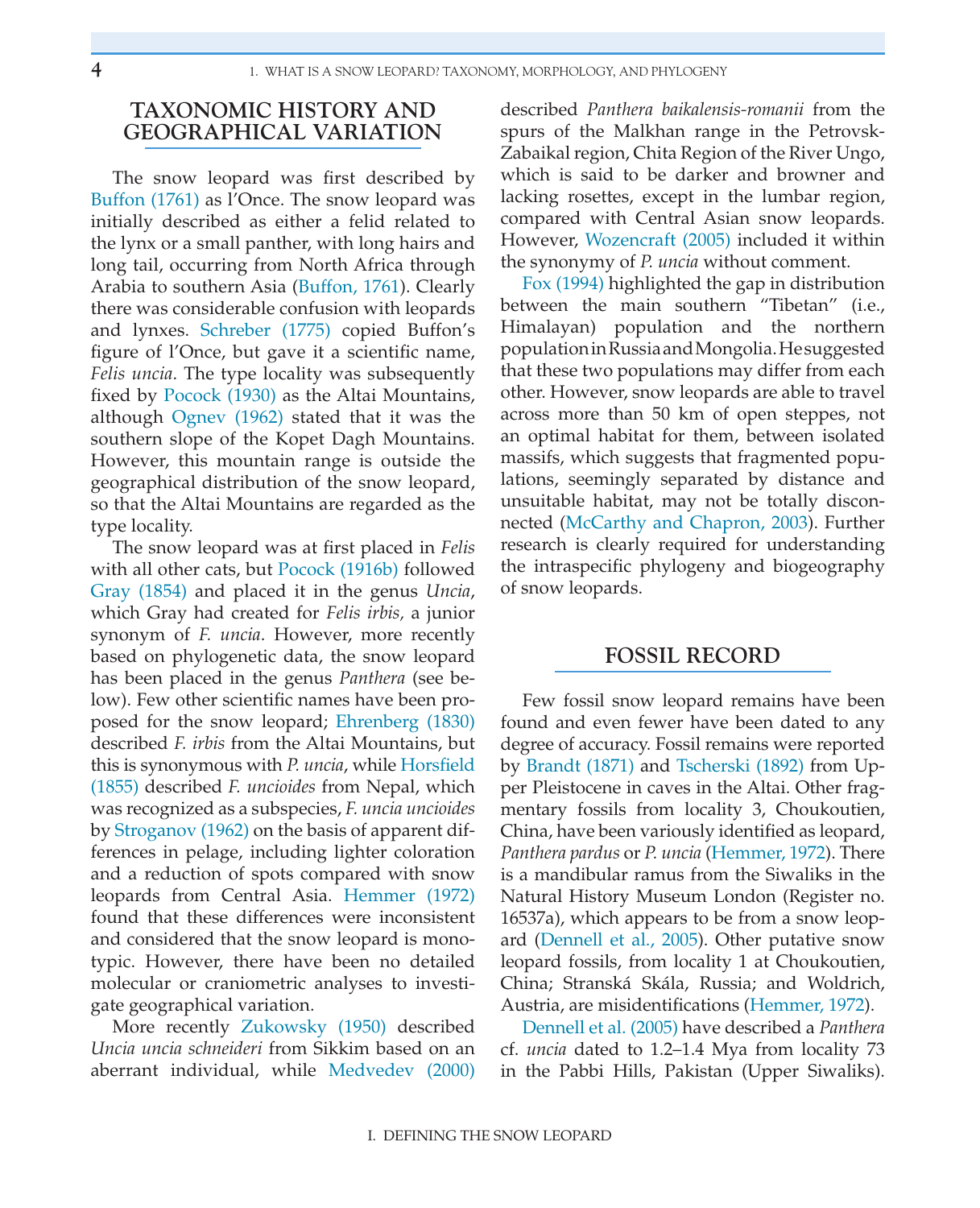PHYLOGENY 5

Deng et al. (2011) mention an almost complete skull of an apparently ancestral snow leopard, *Panthera* sp., from the Zanda fauna of Tibet. This skull is dated to ca. 4.4 Mya (but could be as much as 5.95 Mya) and is the oldest known snow-leopard-like fossil, but it is about 10% smaller than today's animals. This specimen has recently been described as a new species, *Panthera blytheae* (Tseng et al., 2014). Although sharing characters with *P. uncia*, such as canines with an almost circular cross-section, a weakly inclined mandibular symphysis, a smooth transition between the mandibular rami and symphysis, the presence of a frontonasal depression, a narrow distance between the anterior edge of the bullae and the glenoid ridge, a sharp-turning ventral premaxilla–maxilla border at the canines, and straight and symmetrical P4 cusp alignment, *P. blytheae* can be distinguished from it and other *Panthera* by uniquely having a small labial cusp on the posterior cingulum of P3 and converging ridges on the labial surface of P4. Phylogenetic analyses of skull characters place *P. blytheae* as a sister species to *P. uncia* in the same clade as the tiger, *P. tigris* (Tseng et al., 2014), although with the information currently available, we cannot reject the possibility that *P. blytheae* is an earlier species of the genus *Panthera* without a close phylogenetic relationship to *P. uncia* in particular.

#### **PHYLOGENY**

In the most comprehensive genetic phylogeny to date, Davis et al. (2010) inferred the relationships among *Panthera*, including clouded leopard (*Neofelis nebulosa*), snow leopard, tiger, jaguar (*P. onca*), leopard (*P. pardus*), and lion (*P. leo*), using 39 Y chromosome segments, 3 autosomal genes, and 4 mitochondrial genes in a supermatrix phylogenetic analysis (Fig. 1.1). An independent inference, using the major urinary protein, transthyretin, recapitulated an identical topology. Transthyretin is putatively involved in male scent marking and is speculated to be a speciation protein.



**FIGURE 1.1 Maximum likelihood (ML) tree based on analysis of the complete supermatrix.** (A) Rooted with clouded leopard as outgroup. 1000 ML bootstrap replicate percentages depicted on the top, Bayesian posterior probabilities (BPP) on the bottom left, and BEST posterior probabilities on the bottom right. (B) Unrooted topology with ML bootstrap percentages on the left and BPP on the right (Davis et al., 2010; reproduced with permission).

Molecular dating, using a Bayesian relaxed clock approach, indicates that the snow leopard and the tiger diverged from each other 2.70– 3.70 Mya, which is prior to the divergence of the jaguar (2.56–3.66 Mya) from the lion/leopard ancestor, and of that ancestor into those two species (1.95–3.10 Mya). Thus, in this analysis, the snow leopard is a sister species to the tiger, however distantly related, with the caveat that the tiger is the closest relative among extant taxa used in this analysis (i.e., excluding *P. blytheae, P. palaeosinensis*; see Christiansen, 2007). Based on the assumption that *P. blytheae* and *P. uncia* are sister taxa, Tseng et al. (2014) suggest that the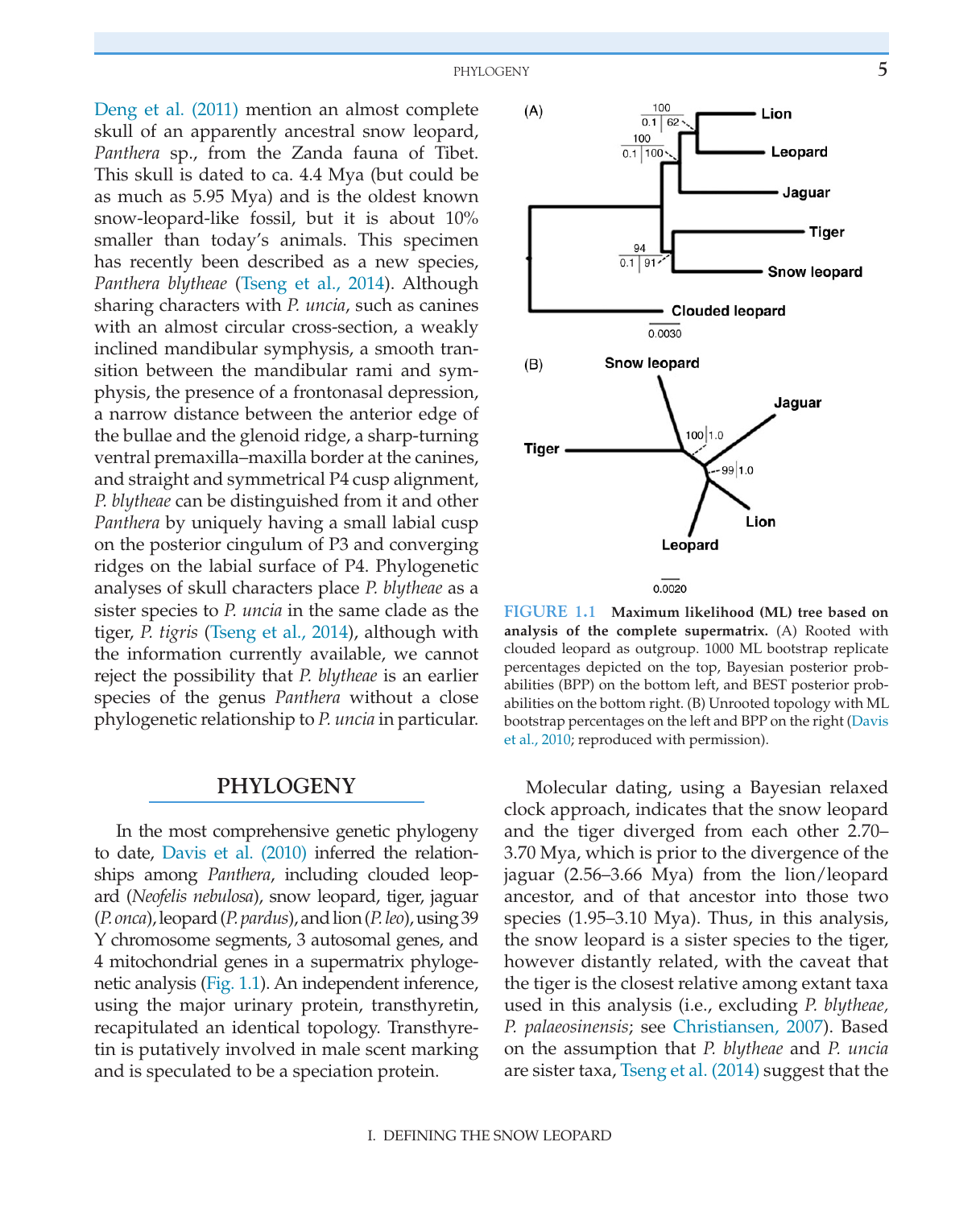divergence between the snow leopard and tiger lineages took place 4.86–5.13 Mya, making this the oldest divergence date estimated so far.

# **MORPHOLOGICAL ADAPTATIONS**

The snow leopard has a number of morphological adaptations for living and hunting at high elevations in montane habitats. These are reviewed next.

#### **Pelage**

The snow leopard has the longest and densest pelage of any *Panthera*, with 4000 hairs per square centimeter, and a ratio of 8 underfur hairs to every guard hair (Heptner and Sludskii, 1992). The dense underfur is long, 43 mm cf. guard hairs 50 mm long. Hemmer (1972) compared summer and winter fur lengths (Table 1.1). The long guard hairs and thick underfur are effective at trapping a layer of air close to the skin for insulation.

The coat pattern of the snow leopard (rosettes) differs from that of the sister taxon, the tiger (stripe), in comparison to the other closely related taxa within the genus *Panthera* (lion – usually juveniles only – jaguar and leopard), all of which have rosettes. This may indicate that the basal primitive coat pattern of the family Felidae is flecks (i.e., dots), from which nearly all other patterns have developed within a relatively short period without involving any nonflecked patterns in between (Allen et al., 2011;

**TABLE 1.1** Fur Lengths (Millimeters) in Summer and Winter on Different Parts of the Body of Snow Leopards

| Body parts | Summer | Winter    |
|------------|--------|-----------|
| Flanks     | 25     | 50        |
| Tail       | 50     | 60        |
| Belly      | 50     | 120       |
| Back       |        | $30 - 55$ |

*From Hemmer, H., 1972.* Uncia uncia. *Mammal. Species 20, 1–5.*

Werdelin and Olsson, 1997). The dorsal pelage ranges from pale gray to creamy smoke gray, often tinged with brown or even reddish brown, and is marked with a pattern of solid brownish black spots on the head, neck, and lower limbs, while large rosettes or rings (50–90 mm diameter), often with a few small spots inside, are found on the flanks and tail, but the density of rosettes is lower than in the pelages of leopards and jaguars (Hemmer, 1972). A row of elongated spots and two lateral rows of elongated rings run along the midline of the back to the base of the tail (Hemmer, 1972). The underparts are whitish from the chin to the anus. The basic ground color, coupled with the disruptive effect of the markings, helps match snow leopards to their rocky environment and break up their outline for effective stalking and hunting.

# **Skull**

The snow leopard's skull is typical for cats, with short jaws for a powerful killing bite and a large cranium for the attachment of large temporalis muscles. However, in comparison to other *Panthera* species, the skull of the snow leopard is easily distinguishable (Fig. 1.2) and it is also the smallest; the greatest length of skulls for males is 174.0–196.1 mm in males (*n* = 9) and 175.0–178.8 mm in females (*n* = 6) (Heptner and Sludskii, 1992; NY, unpublished data). The skull is broader, shorter, and more vaulted than in other *Panthera*, and particularly elevated between postorbital processes (Haltenorth, 1937; Pocock, 1916b) because of the inflated nasal cavity and broad nasal bones. The large nasal cavity probably allows for efficient countercurrent warming of inhaled air and cooling of exhaled air when breathing. Schauenberg's index (Schauenberg, 1969; greatest length of skull/cranial volume) suggests that *P. uncia* has a relatively large brain along with the other four *Panthera* species, *Puma concolor, Acinonyx jubatus*, and *Lynx lynx* amongst 38 species of felids that were investigated (Schauenberg, 1971).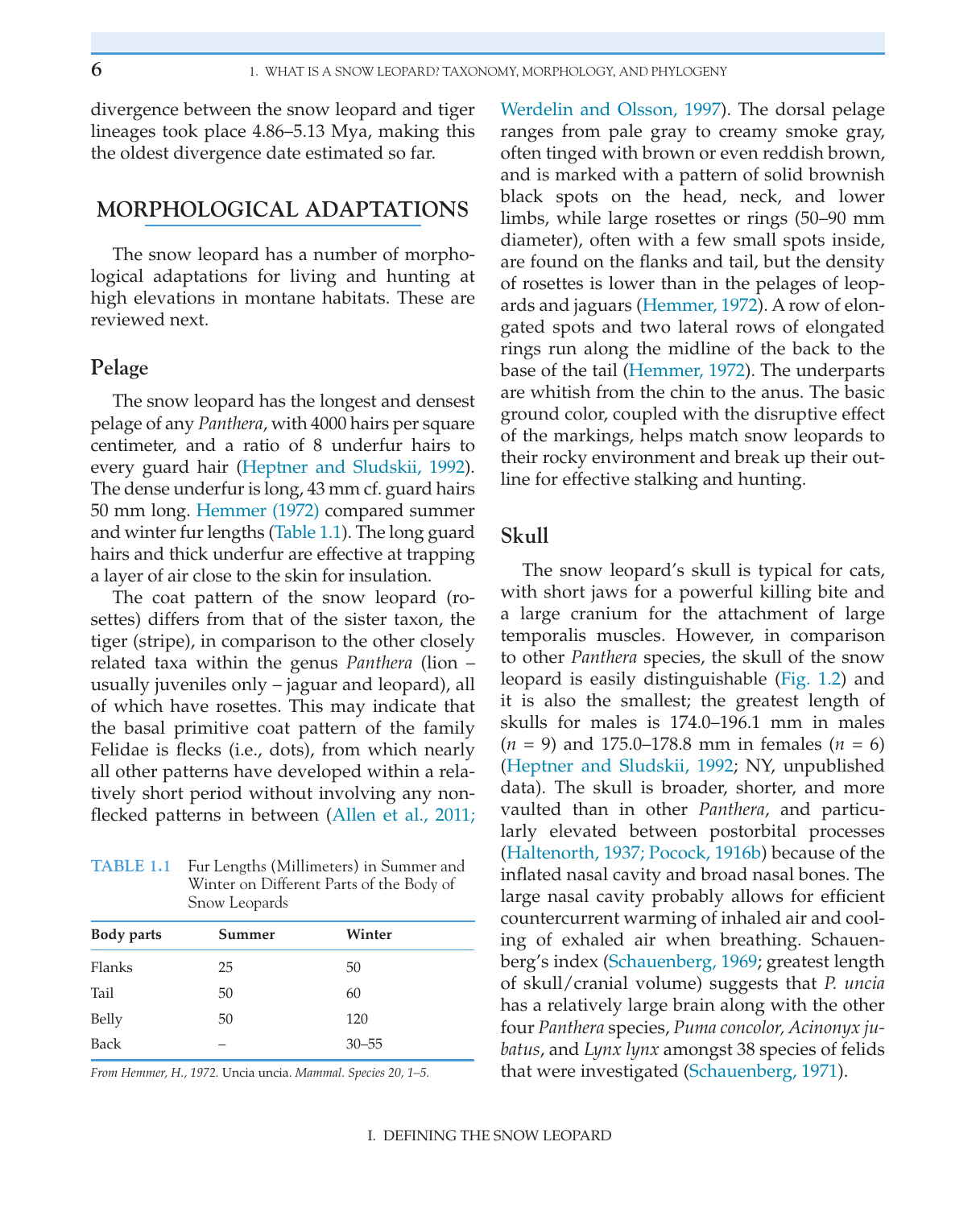

**FIGURE 1.2 A comparison of the skulls of** *Panthera* **cats, all lateral views, from the top: snow leopard, leopard, jaguar, tiger, lion.** Note the small, highly vaulted skull of the snow leopard (N. Yamaguchi).

In comparison with other cats, excluding the cheetah (*A. jubatus*), the snow leopard has a larger than expected nasal aperture relative to skull length and palate width (Torregrosa et al., 2010), which allows not only for a greater volume and density of turbinals for warming and humidifying inhaled cold dry air, but also for extracting as much oxygen as possible by increasing the volume of each breath (Hemmer, 1972; Torregrosa et al., 2010). However, in relation to body mass, nasal aperture size is not greater than expected so that skull length and palate width are reduced, or skull width is increased to allow for a larger nasal cavity (Hemmer, 1972; Torregrosa et al., 2010).

# **Teeth and Jaws**

The snow leopard has significantly more slender canines along the anteroposterior axis than the other *Panthera* species, except the leopard (Christiansen, 2007). However, its canines are less blade-like, and hence, they have a rounder crosssection along the entire crown, similar to the jaguar's, but the middle of the crown is less rounded compared to that of the lion. Christiansen (2007) estimated average bite forces at the canine tip for various large cats (Fig. 1.3; Table 1.2).



**FIGURE 1.3 Skull of a snow leopard showing dentition (National Museums Scotland).**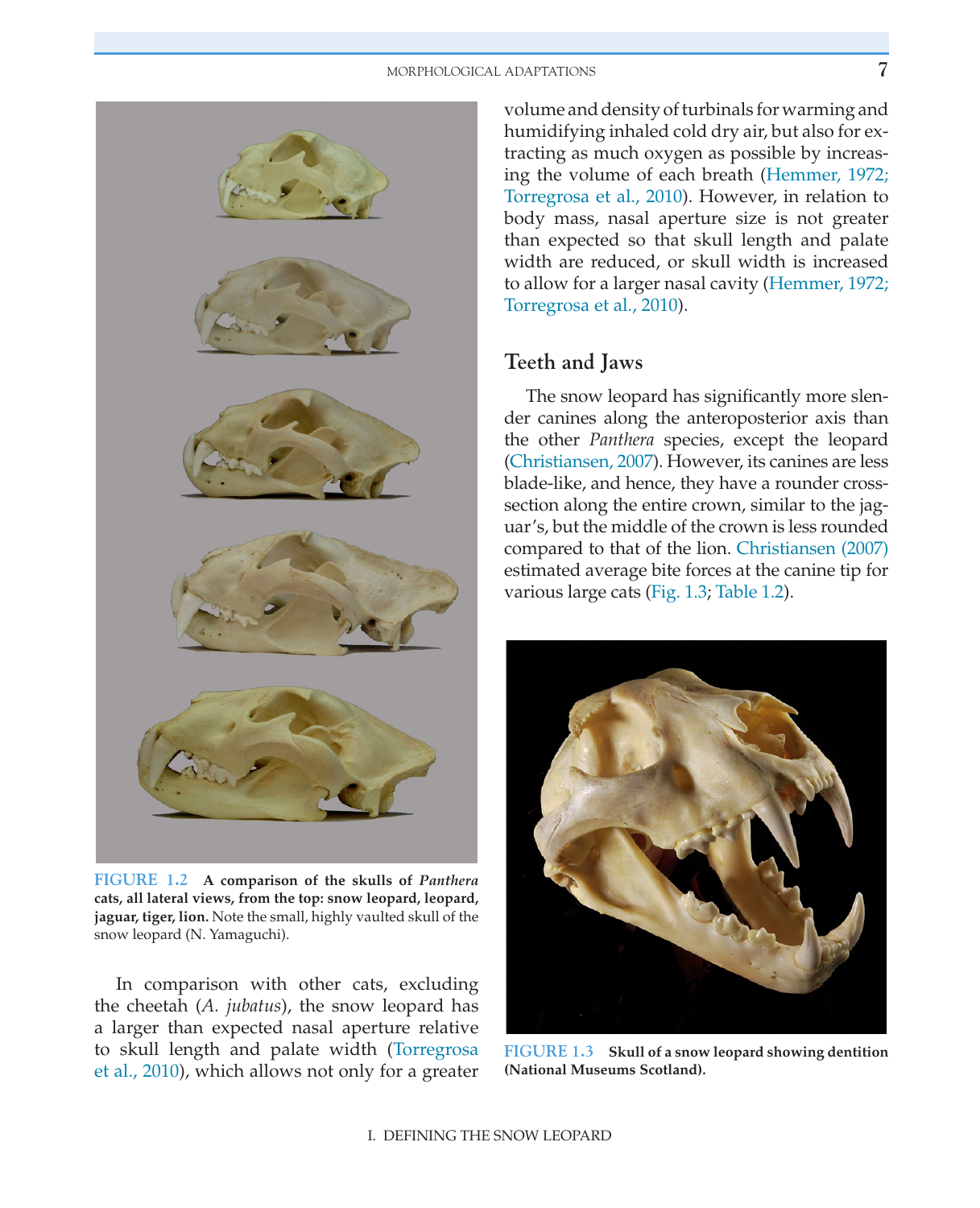| I  |   |   |
|----|---|---|
| ۰, | ٠ |   |
|    |   |   |
|    | ٠ | I |

| <b>Species</b>     | $\boldsymbol{n}$ | Average bite force $(N)$ |  |  |
|--------------------|------------------|--------------------------|--|--|
| Snow leopard       | 9                | 363.0                    |  |  |
| Tiger              | 14               | 1234.3                   |  |  |
| Lion               | 10               | 1198.6                   |  |  |
| Jaguar             | 9                | 879.5                    |  |  |
| Leopard            | 8                | 558.6                    |  |  |
| Clouded<br>leopard | 12               | 344.2                    |  |  |
| Puma               | 10               | 499.6                    |  |  |

**TABLE 1.2** Average Estimated Bite Forces at the Canine Tips of Large Cats

*From Christiansen, P., 2007. Canine morphology in the larger Felidae: implications for feeding ecology. Biol. J. Linn. Soc. 91, 573–592.*

The average estimated bite force is the lowest for any *Panthera* and reflects the smaller body size of this species, but its bite force is much lower than the similar-sized puma (*P. concolor*) and equivalent to that of the smaller clouded leopard. The snow leopard's moderate canines are appropriate for killing small to mediumsized prey, although it is not apparent why they should have a more robust circular crosssection, given that a throat bite is typically used for killing larger prey, such as goats and blue sheep (Sunquist and Sunquist, 2002). Circular cross-sections suggest that forces may act from any direction; perhaps the difficulties of dealing with prey on steep heterogeneous slopes means that the direction of forces acting on the canine is more unpredictable than for the killing bites of other *Panthera*.

Compared with other *Panthera* cats, the snow leopard has a jaw gape of more than 70°, only slightly less than the clouded leopard's when measured from their skulls (Christiansen and Adolfsen, 2005), although it is possible that they can achieve an even wider gape than this in life. It is unclear why this is so, but perhaps the relatively large prey of snow leopards (i.e., montane ungulates), which have a wide throat or nape for killing bites, requires the snow leopard to have a wider gape for a throat bite.

# **Limbs and Vertebral Column**

In terms of limb proportions, the snow leopard most resembles the cheetah, which is an open-country pursuit predator (Gonyea, 1976). The humeroradial index (94.6%) is only slightly less than that of the lion (98.3%) and the cheetah (103.3%), while the femorotibial index (105%) matches that of the cheetah, indicating longer lower limbs for a longer stride and potentially higher running speeds. The intermembral index is only 84.7% and falls within values for other large cats. The snow leopard's hunting behavior has been recorded on film in recent years and indicates that from an ambush it can display rapid acceleration and pursuit of bovid prey, with long leaps and sharp turns. The relatively longer tibiae would allow for more effective leaping, which is also supported by the relatively long thoracic (42.4% presacral vertebral length) and lumbar (35.6%) segments of the vertebral column, which ranked second among those of all large felids, thus allowing for more flexibility in leaping and turning.

Rieger (1984) mentioned a muscle, the musculus endopectoralis (= pectoralis major), which runs from the posterior sternum to the distal humerus, and apparently acts as a "spring" when a jumping mammal lands. Among felids the pectoralis major has the highest relative weight, emphasizing its importance in absorbing energy when landing after leaping. Snow leopards have apparently been recorded leaping as far as 15 m across a gorge (Ognev, 1962).

#### **Tail**

The snow leopard also has a long tail (75–90% of head-and-body length; Hemmer, 1972; mean 83% in 13 males and mean 82.2% in 15 females, ACK, unpublished data), which acts as a balancing organ (Rieger, 1984), when leaping between rocks and ascending or descending steep slopes, especially while moving rapidly in pursuit of prey. The tail is also used as a muffler to insulate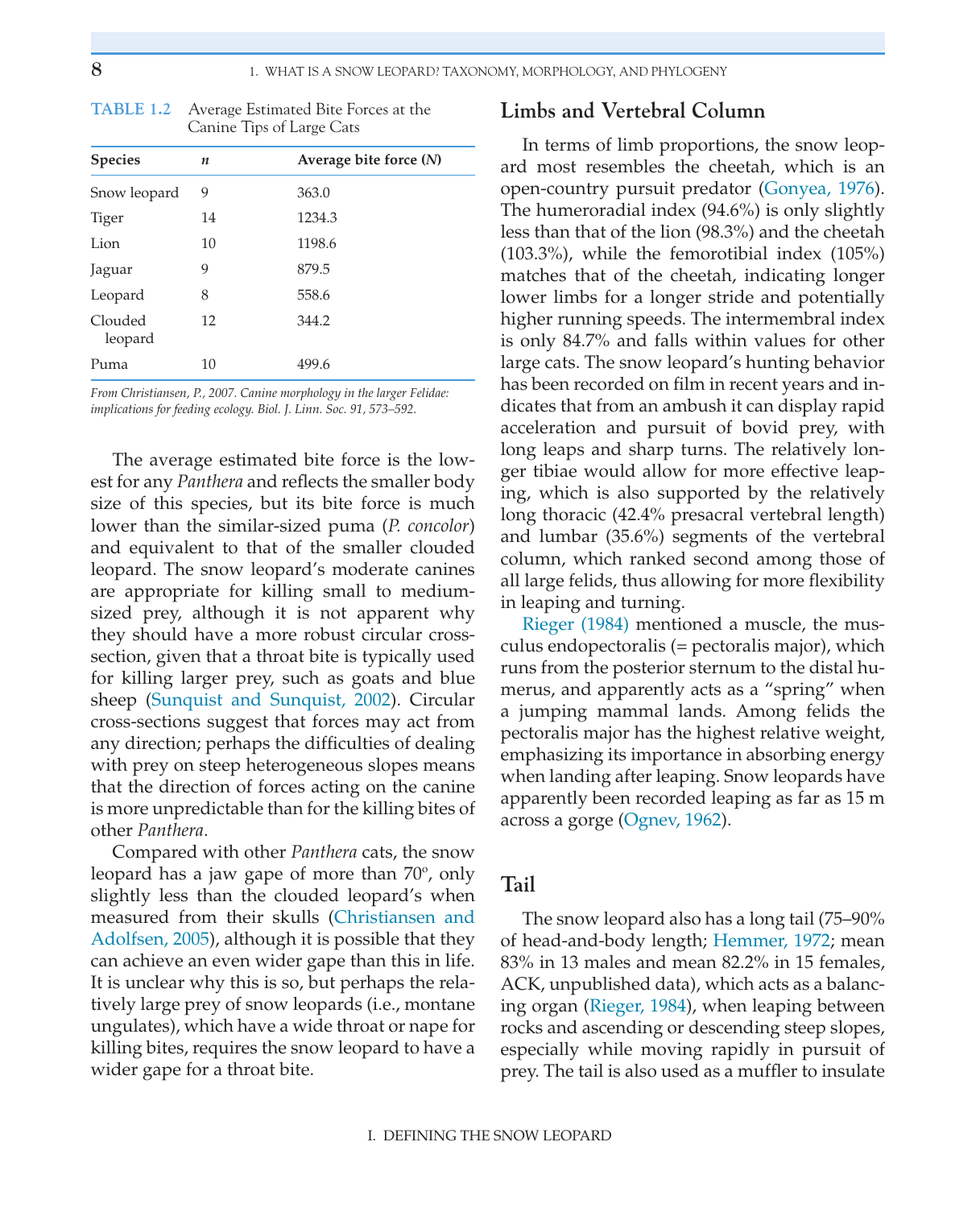paws and head from the cold at high altitude when resting (Rieger, 1984).

#### **Laryngeal Anatomy**

The genus *Panthera*, including the snow leopard, is characterized by the epihyal bone of the hyoid complex being replaced by an elastic ligament that allows the larynx to move away from the pharynx and, hence, permits roaring and other loud vocalizations. This anatomical feature is usually cited as being of taxonomic significance (Pocock, 1916a) and explains why *Panthera* cats roar and other cats cannot. Peters and Hast (1994) showed that most *Panthera* cats have large vocal folds with large fibroelastic pads, which, they hypothesized, vibrate to produce low-frequency sounds that are amplified by the long larynx, and bell-shaped pharynx and mouth, resulting in loud low-frequency vocalizations, including roars. The elastic epihyal allows the larynx to lower the formant frequencies of vocalizations and does not affect a cat's ability to purr, as thought previously (Weissengruber et al., 2002). However, snow leopards have the small pointed vocal folds of smaller cats and are unable to roar, although they produce long moaning calls to partners, grunts and moans, and they can apparently purr when inhaling and exhaling like smaller cats (Hemmer, 1972).

#### **Physiological Adaptations**

Living at high elevations, it would be expected that snow leopards should show physiological adaptations for breathing air with low levels of oxygen. However, surprisingly little information is available. Marma and Yunchis (1968) found that like other montane mammals, they have small red blood cells (RBCs) (mean 5.5 μm diameter, range  $4.73-6.15 \mu m$ ; cf. tiger  $7.3 \pm 0.45 \mu m$ ; Shrivastav and Singh, 2012), a high concentration of hemoglobin (16.4 g%), high hematocrit value (47%; relative volume of RBCs), and a large number of RBCs  $(14.1 - 16.8 \text{ million/mm}^3)$ .

A high concentration of small RBCs with a high surface-area-to-volume ratio probably helps the snow leopard to extract sufficient oxygen while breathing at high elevations. Recently it has been shown in studies of the human genome that two loci, EGLN1 (Egl nine homolog 1) and EPAS1 (endothelial PAS domain-containing protein 1) are involved in mediating physiological adaptation to high altitude (Cho et al., 2013). A recent comparison of whole genomes between members of the *Panthera* showed that the snow leopard has a specific genetic determinant in EGLN1 (Met39 (nonpolar)→Lys39; positively charged), which is probably also associated with physiological adaptation to high altitude (Cho et al., 2013). EGLN1 is typically highly conserved in mammals, so this change in the snow leopard genome may alter protein function. Also, two changes specific to snow leopards have been recorded in EPAS1 (Ile663 and Arg794); the latter was predicted to bring about a functional change of this protein (Cho et al., 2013). Further studies are required to determine how these changes to the snow leopard's genome provide adaptation to high altitude. However, recently Janecka et al. (2015) have investigated the ability of snow leopard hemoglobin to bind oxygen. Typically cats have hemoglobin with a low oxygen-binding affinity and reduced sensitivity to the allosteric cofactor 2,3–diphosphoglycerate (DPG), and the snow leopard is surprisingly no exception. Further studies are required to determine compensatory mechanisms in the oxygen transport pathway that allow snow leopards to show extreme hypoxia intolerance at altitudes of up to 6,000 meters or more.

# **CONCLUSIONS**

Owing to its rarity in the wild and in museum collections, the snow leopard's anatomy and physiology have not been well studied in comparison with those of most other *Panthera* cats. The current large captive population offers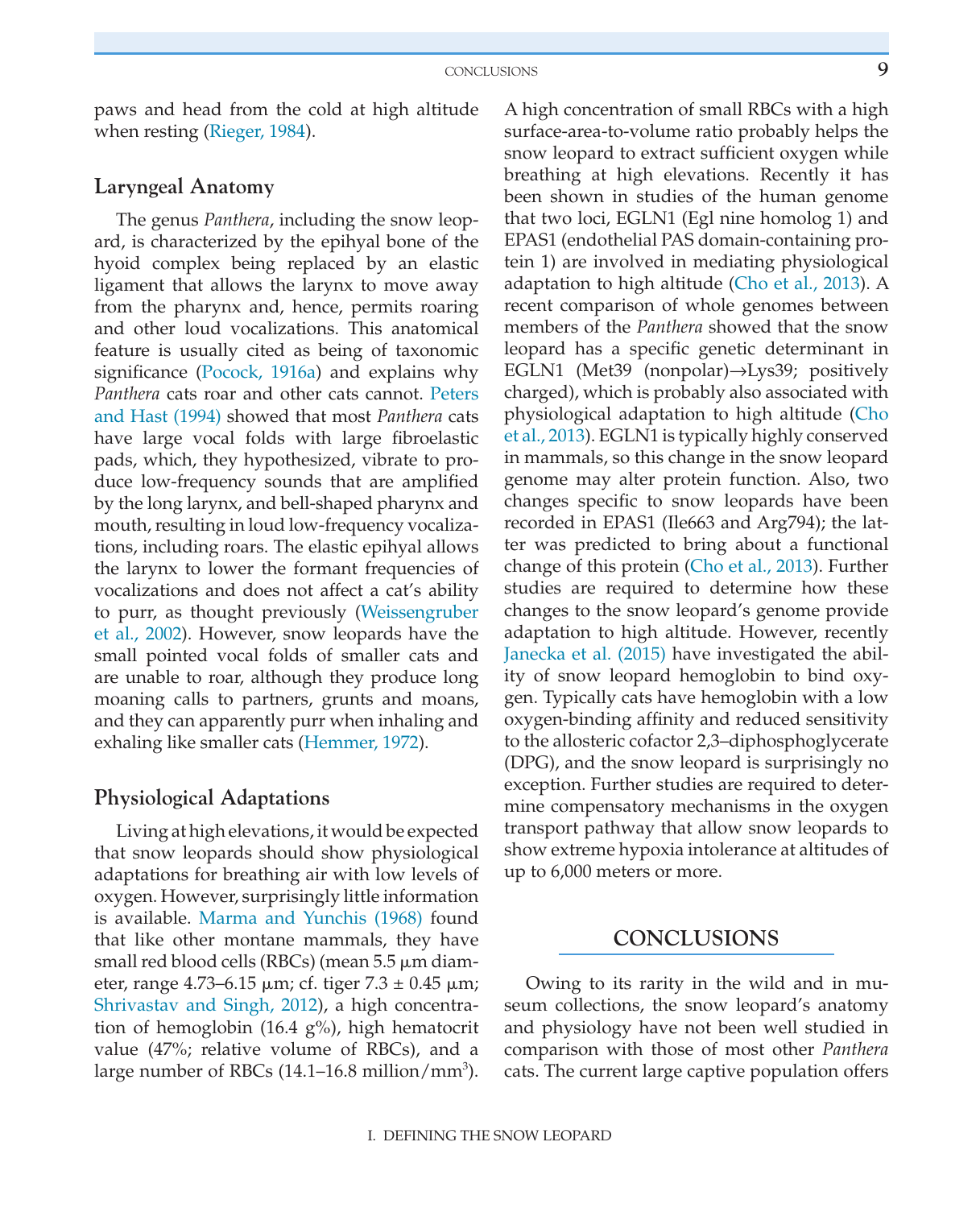good opportunities for studying these aspects from studies of living and dead animals. However, from what we do know, the snow leopard is adapted for leaping and turning to capture ungulate prey on steep mountain slopes, it is well insulated and camouflaged to survive in this cold environment and it has anatomical and physiological adaptations that allow it to maximize oxygen extraction from the low levels at high elevations while conserving heat energy. We recognize the potential for further areas of fruitful research, including relative lung volume in relation to low oxygen levels, eye anatomy in relation to the snow leopard's diurnal behavior, and whether there is any significant geographical variation in morphology and genetics, which could affect the snow leopard's conservation.

### **References**

- [Allen, W.L., Cuthill, I.C., Scott-Samuel, N.E., Baddeley, R.,](http://refhub.elsevier.com/B978-0-12-802213-9.00001-8/ref0010)  [2011. Why the leopard got its spots: relating pattern de](http://refhub.elsevier.com/B978-0-12-802213-9.00001-8/ref0010)[velopment to ecology in felids. Proc. Royal Soc. B 278,](http://refhub.elsevier.com/B978-0-12-802213-9.00001-8/ref0010) [1373–1380](http://refhub.elsevier.com/B978-0-12-802213-9.00001-8/ref0010).
- [Brandt, F., 1871. Neue Untersuchungen über die in den al](http://refhub.elsevier.com/B978-0-12-802213-9.00001-8/ref0015)[taischen Höhlen aufgefundenen Säugethierreste, ein Be](http://refhub.elsevier.com/B978-0-12-802213-9.00001-8/ref0015)[trag zue quaternären Fauna des Russischen Reiches. Bull.](http://refhub.elsevier.com/B978-0-12-802213-9.00001-8/ref0015) [Acad. Imp. Sci. St. Pétersb. 15, 147–205](http://refhub.elsevier.com/B978-0-12-802213-9.00001-8/ref0015).
- [Buffon, G.-L., 1761. La panthére, l'once et le léopard. In: Buf](http://refhub.elsevier.com/B978-0-12-802213-9.00001-8/ref0020)[fon, G.-L., Comte de, L.C., Daubenton, L.J.M. \(Eds.\), His](http://refhub.elsevier.com/B978-0-12-802213-9.00001-8/ref0020)[toire Naturelle, Générale et Particuliére avec la Descrip](http://refhub.elsevier.com/B978-0-12-802213-9.00001-8/ref0020)[tion du Cabinet du Roi, vol. 9, De l'Imprimière Royale,](http://refhub.elsevier.com/B978-0-12-802213-9.00001-8/ref0020) [Paris, pp. 151–172, pl. 13](http://refhub.elsevier.com/B978-0-12-802213-9.00001-8/ref0020).
- [Cho, Y.S., Hu, L., Hou, H., Lee, H., Xu, J., Kwon, S. et al., 2013.](http://refhub.elsevier.com/B978-0-12-802213-9.00001-8/ref0025) [The tiger genome and comparative analysis with lion and](http://refhub.elsevier.com/B978-0-12-802213-9.00001-8/ref0025) [snow leopard genomes. Nat. Commun. 4 \(2433\), 1–7](http://refhub.elsevier.com/B978-0-12-802213-9.00001-8/ref0025).
- [Christiansen, P., 2007. Canine morphology in the larger Fe](http://refhub.elsevier.com/B978-0-12-802213-9.00001-8/ref0030)[lidae: implications for feeding ecology. Biol. J. Linn. Soc.](http://refhub.elsevier.com/B978-0-12-802213-9.00001-8/ref0030)  [91, 573–592](http://refhub.elsevier.com/B978-0-12-802213-9.00001-8/ref0030).
- [Christiansen, P., Adolfsen, J.S., 2005. Bite forces, canine](http://refhub.elsevier.com/B978-0-12-802213-9.00001-8/ref0035) [strength and skull allometry in carnivores \(Mammalia,](http://refhub.elsevier.com/B978-0-12-802213-9.00001-8/ref0035) [Carnivora\). J. Zool. \(London\) 266, 133–151.](http://refhub.elsevier.com/B978-0-12-802213-9.00001-8/ref0035)
- [Davis, B.W., Li, G., Murphy, W.J., 2010. Supermatrix and](http://refhub.elsevier.com/B978-0-12-802213-9.00001-8/ref0040) [species tree methods resolve phylogenetic relationships](http://refhub.elsevier.com/B978-0-12-802213-9.00001-8/ref0040) within the big cats, *Panthera* [\(Carnivora: Felidae\). Mol.](http://refhub.elsevier.com/B978-0-12-802213-9.00001-8/ref0040)  [Phylogenet. Evol. 56 \(1\), 64–76](http://refhub.elsevier.com/B978-0-12-802213-9.00001-8/ref0040).
- [Deng, T., Wang, X., Fortelius, M., Li, Q., Wang, Y., Tseng, Z.J.,](http://refhub.elsevier.com/B978-0-12-802213-9.00001-8/ref0045)  [Takeuchi, G.T., Saylor, J.E., Säilä, L.K., Xie, G., 2011. Out of](http://refhub.elsevier.com/B978-0-12-802213-9.00001-8/ref0045)  [Tibet: Pliocene woolly rhino suggests high-plateau origin](http://refhub.elsevier.com/B978-0-12-802213-9.00001-8/ref0045)  [of Ice Age megaherbivores. Science 333 \(6047\), 1285–1288.](http://refhub.elsevier.com/B978-0-12-802213-9.00001-8/ref0045)
- [Dennell, R.W., Turner, A., Coard, R., Beech, M., Anwar,](http://refhub.elsevier.com/B978-0-12-802213-9.00001-8/ref0050)  [M., 2005. Two Upper Siwalik \(Pinjor Stage\) fossil](http://refhub.elsevier.com/B978-0-12-802213-9.00001-8/ref0050)  [accumulations from localities 73 and 362 in the Pabbi](http://refhub.elsevier.com/B978-0-12-802213-9.00001-8/ref0050)  [Hills, Pakistan. J. Palaeontol. Soc. \(India\) 50, 101–111](http://refhub.elsevier.com/B978-0-12-802213-9.00001-8/ref0050).
- [Ehrenberg, M.C.G., 1830. Observations et données nouvelles](http://refhub.elsevier.com/B978-0-12-802213-9.00001-8/ref0055)  [sur le tigre du nord et la panthère du nord, recueillies](http://refhub.elsevier.com/B978-0-12-802213-9.00001-8/ref0055) [dans le voyage de Sibérie fait par M.A. de Humboldt, en](http://refhub.elsevier.com/B978-0-12-802213-9.00001-8/ref0055)  [l'année 1829. Ann. Sci. Nat. 21, 387–412](http://refhub.elsevier.com/B978-0-12-802213-9.00001-8/ref0055).
- Fox, J.L., 1994. Snow leopard conservation in the wild a comprehensive perspective on a low density and highly fragmented population. In: Fox, J.L., Jizeng, D. (Eds.), Proceedings of the Seventh International Snow Leopard Symposium. July 25–30, 1992, International Snow Leopard Trust, Seattle, Xining, Qinghai, China, pp. 3–15.
- [Gonyea, W.J., 1976. Adaptive differences in the body propor](http://refhub.elsevier.com/B978-0-12-802213-9.00001-8/ref0060)[tions of large felids. Acta Anat. 96, 81–96.](http://refhub.elsevier.com/B978-0-12-802213-9.00001-8/ref0060)
- [Gray, J.E., 1854. The ounces. Ann. Mag. Nat. Hist. Ser. 2 14,](http://refhub.elsevier.com/B978-0-12-802213-9.00001-8/ref0065) [394](http://refhub.elsevier.com/B978-0-12-802213-9.00001-8/ref0065).
- [Haltenorth, T., 1937. Die Verwandtschaftiliche Stellung](http://refhub.elsevier.com/B978-0-12-802213-9.00001-8/ref0070) [der Großkatzen zueinander VII. Zeitschrift für Säuget](http://refhub.elsevier.com/B978-0-12-802213-9.00001-8/ref0070)[ierkunde 12, 7–240.](http://refhub.elsevier.com/B978-0-12-802213-9.00001-8/ref0070)
- Hemmer, H., 1972. *Uncia uncia*[. Mammal. Species 20, 1–5](http://refhub.elsevier.com/B978-0-12-802213-9.00001-8/ref0075).
- [Heptner, V.G., Sludskii, A.A., 1992. Mammals of the Soviet](http://refhub.elsevier.com/B978-0-12-802213-9.00001-8/ref0080)  [Union. Part 2 Carnivora \(hyaenas and cats\), vol. II, E.J.](http://refhub.elsevier.com/B978-0-12-802213-9.00001-8/ref0080)  [Brill, Leiden, Netherlands](http://refhub.elsevier.com/B978-0-12-802213-9.00001-8/ref0080).
- [Horsfield, T., 1855. Brief notices of several new or little](http://refhub.elsevier.com/B978-0-12-802213-9.00001-8/ref0085)[known species of Mammalia, lately discovered and col](http://refhub.elsevier.com/B978-0-12-802213-9.00001-8/ref0085)[lected in Nepal, by Brian Houghton Hodgson. Ann. Mag.](http://refhub.elsevier.com/B978-0-12-802213-9.00001-8/ref0085)  [Nat. Hist. Ser. 2 16, 101–114](http://refhub.elsevier.com/B978-0-12-802213-9.00001-8/ref0085).
- [Janecka, J., Nielsen, S.S.E., Andersen, S.D., Hoffmann, F.G.,](http://refhub.elsevier.com/B978-0-12-802213-9.00001-8/ref0180) [Weber, R.E., Anderson, T., et](http://refhub.elsevier.com/B978-0-12-802213-9.00001-8/ref0180) al., 2015. Genetically based [low oxygen affinities of felid hemoglobins: lack of bio](http://refhub.elsevier.com/B978-0-12-802213-9.00001-8/ref0180)[chemical adaptation to high-altitude hypoxia in the snow](http://refhub.elsevier.com/B978-0-12-802213-9.00001-8/ref0180)  [leopard. J. Exp. Biol. 218, 2402–2409.](http://refhub.elsevier.com/B978-0-12-802213-9.00001-8/ref0180)
- [Marma, B.B., Yunchis, V.V., 1968. Observation on the breed](http://refhub.elsevier.com/B978-0-12-802213-9.00001-8/ref0090)[ing, management and physiology of snow leopards,](http://refhub.elsevier.com/B978-0-12-802213-9.00001-8/ref0090) *Panthera u. uncia*[, at Kaunas Zoo from 1962 to 1967. Int. Zoo](http://refhub.elsevier.com/B978-0-12-802213-9.00001-8/ref0090)  Yearb. 8, 66-73.
- [McCarthy, T.M., Chapron, G. \(Eds.\), 2003. Snow Leopard](http://refhub.elsevier.com/B978-0-12-802213-9.00001-8/ref0095) [Survival Strategy. International Snow Leopard Trust and](http://refhub.elsevier.com/B978-0-12-802213-9.00001-8/ref0095) [Snow Leopard Network, Seattle.](http://refhub.elsevier.com/B978-0-12-802213-9.00001-8/ref0095)
- [Medvedev, D.G., 2000. Morfologicheskie otlichiya irbisa](http://refhub.elsevier.com/B978-0-12-802213-9.00001-8/ref0100) [iz Yuzhnogo Zabaikalia. Vestnik Irkutskoi Gosudarst](http://refhub.elsevier.com/B978-0-12-802213-9.00001-8/ref0100)[vennoi sel'skokhozyaistvennoi akademyi, vypusk 20,](http://refhub.elsevier.com/B978-0-12-802213-9.00001-8/ref0100) [20–30](http://refhub.elsevier.com/B978-0-12-802213-9.00001-8/ref0100).
- [Ognev, S.I., 1962. Mammals of the USSR and adjacent](http://refhub.elsevier.com/B978-0-12-802213-9.00001-8/ref0105) [countries, vol. III Carnivora \(Fissipedia and Pinnipedia\).](http://refhub.elsevier.com/B978-0-12-802213-9.00001-8/ref0105)  [Israel Program Scientific Translations, Jerusalem](http://refhub.elsevier.com/B978-0-12-802213-9.00001-8/ref0105).
- [Peters, G., Hast, M.H., 1994. Hyoid structure, laryngeal anat](http://refhub.elsevier.com/B978-0-12-802213-9.00001-8/ref0110)[omy, and vocalization in felids \(Mammalia: Carnivora;](http://refhub.elsevier.com/B978-0-12-802213-9.00001-8/ref0110)  [Felidae\). Zeitschrift für Säugetierkunde 59 \(2\), 87–104.](http://refhub.elsevier.com/B978-0-12-802213-9.00001-8/ref0110)
- [Pocock, R.I., 1916a. On the hyoidean apparatus of the lion \(](http://refhub.elsevier.com/B978-0-12-802213-9.00001-8/ref0115)*F. leo*[\) and related species of Felidae. Ann. Mag. Nat. Hist.](http://refhub.elsevier.com/B978-0-12-802213-9.00001-8/ref0115)  [Ser. 8 18, 222–229.](http://refhub.elsevier.com/B978-0-12-802213-9.00001-8/ref0115)